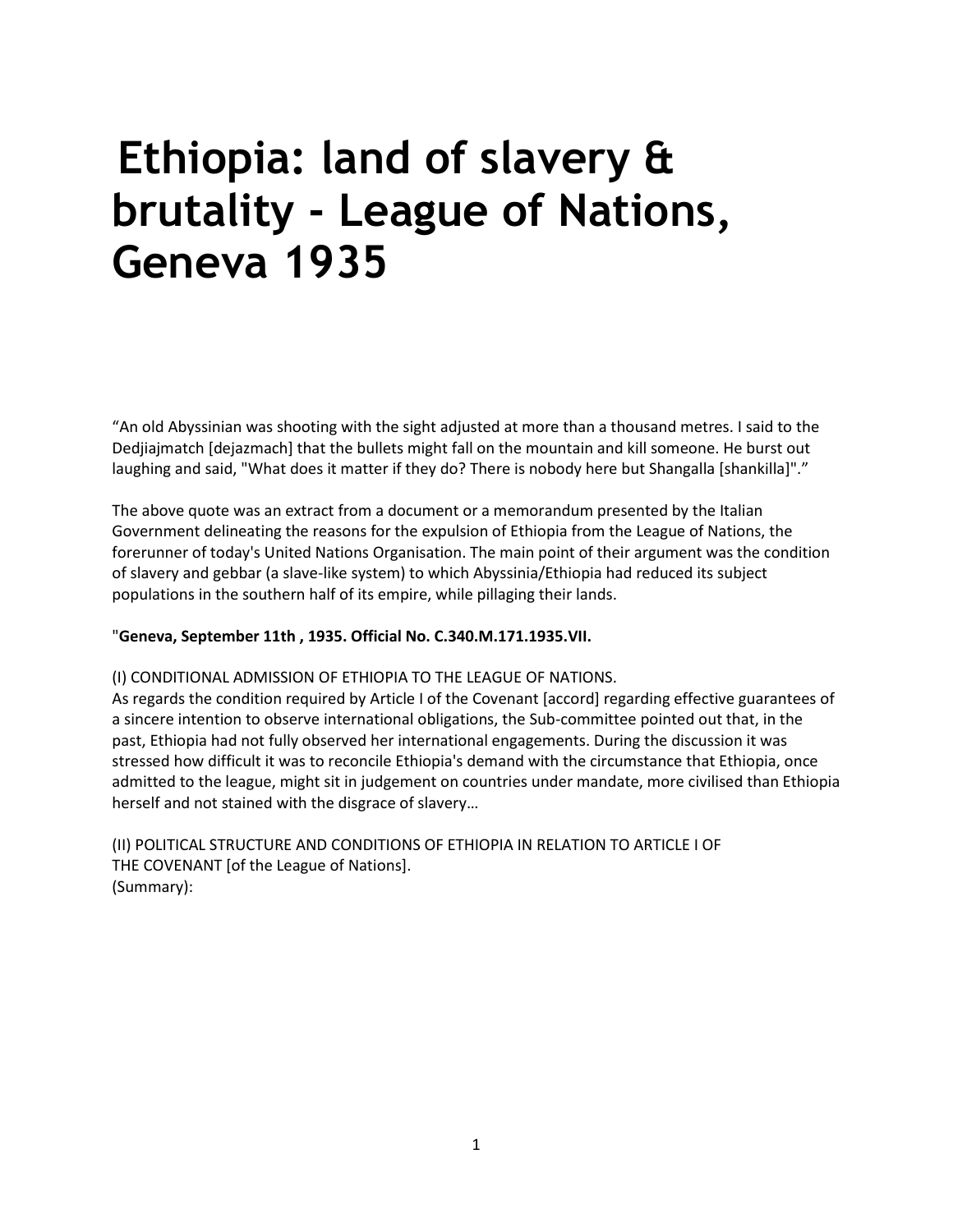Clear distinction between the Abyssinian State and the territories conquered by it. Difference of religion, language, history, race, and political and social structure. Negus's domination over non-Abyssinian populations. The gebbar system (a form of slavery) applied to subject populations. The Ethiopian overnment's responsibility for the decimation of the subject populations. Ethiopia's incapacity to possess a colony.

ABYSSINIA AND HER "COLONIES": DISTINCTION BETWEEN THE ABYSSINIAN STATE AND THE CONQUERED TERRITORIES.

On this subject it is first of all necessary to obtain a fundamental idea of the position. It is commonly said that Ethiopia is a national State in Africa which forms a single unit. Nothing could be further from the facts. The Ethiopian State, in its present form, is composed of two regions which are clearly distinct both geographically and politically.

(i) The old Abyssinian State, consisting of the regions inhabited mainly by Abyssinian populations speaking kindred languages derived from Southern Arabic. But the old Abyssinian State itself could not be called a national State, because even in those regions there are considerable non-Abyssinian minorities, such as the Agau in the Tsana and Nile regions, the Falasha of Semien, professing the Jewish religion …and others. Nevertheless, their common allegiance to the dynasty of the House of Solomon, and the fact that for ages they [peoples of the northern half of Ethiopia] had belonged to the same group of States, have to a certain extent welded all these regions into a political unit which, though rough and shapeless in structure, might have a position of its own in the composition of present-day Ethiopia.

This Abyssinian State has well-defined and exact historical, geographical and ethnical boundaries. On the west, towards the Nile basin, and on the east, towards Danakil, the frontier of the Abyssinian State coincided with the edge of the plateau. The Abyssinians, a mountain people, are clearly distinguished by race, language and religion from the populations which inhabit the torrid Danakil plain and the valleys sloping down towards the Sudan.

To the south, the boundary of the Abyssinian State was marked by the course of the Blue Nile as far as its confluence with the Adabai, by the watershed between the Blue Nile and the Awash, and by the course of the river Awash as far as its entry into the Danakil plain. The territories beyond these boundaries, in the south, are inhabited by non-Abyssinian populations which, throughout the centuries of their history, have been traditional enemies of the Abyssinian State.

**(ii) The non-Abyssinian areas recently conquered by the arms of the Negus Menelik.-Beyond the confines of this nucleus of the Abyssinian State there were, until forty years ago, other native States, some of which have a long historical tradition of independence. Among the principal may be mentioned the Emirate of Harrar, which comprised the regions between the river Awash, the Webi Shebeli, and the south-eastern edge of the plateau, having the inhabitants of Ogaden as tributaries. The Emirate of Harrar is a Moslem State which was ruled for centuries by the dynasty of its Emirs, and was the cultural and religious centre of Islam in South-East Africa. The continuous relations aintained**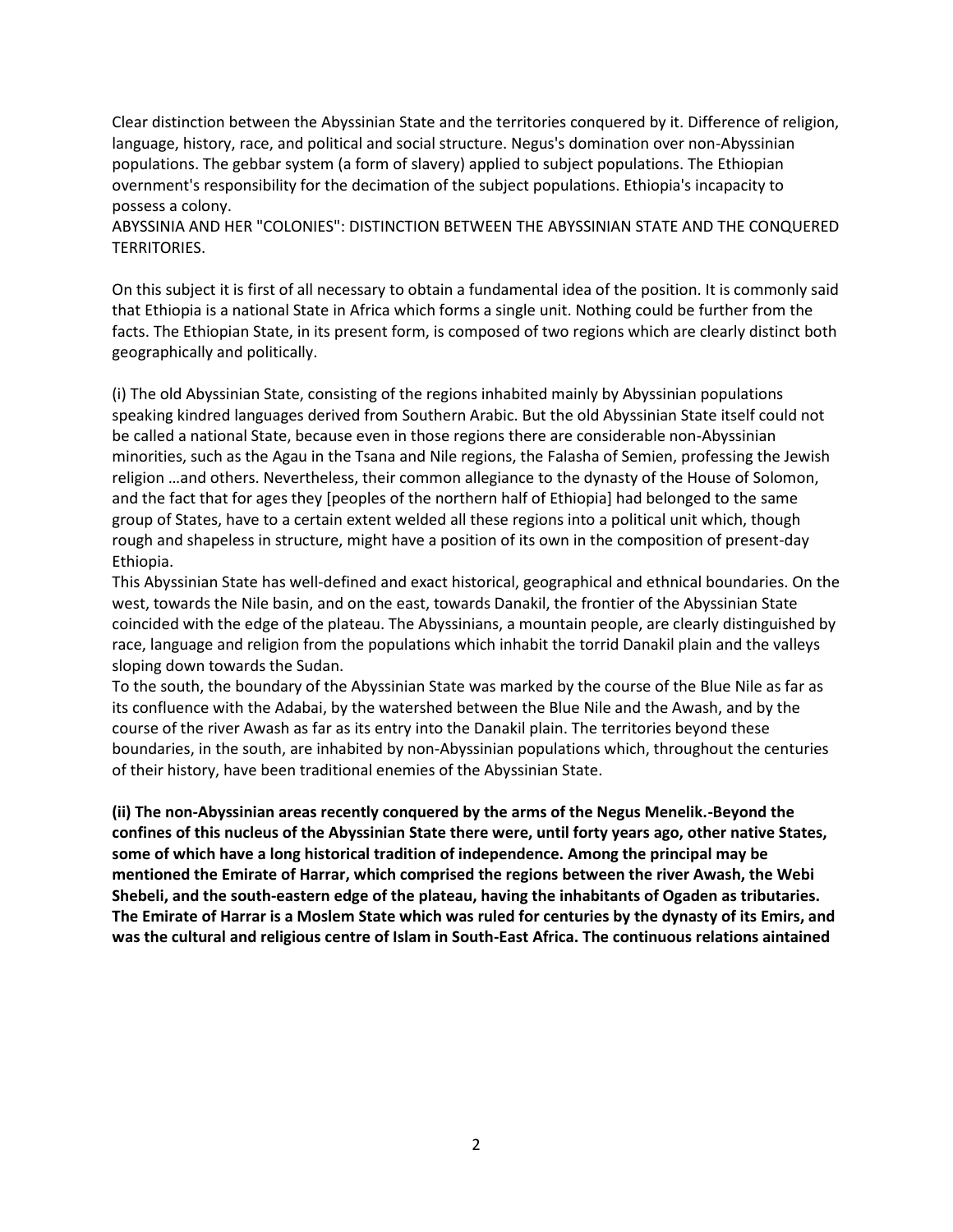**by the Emirate with the Arab countries of the Levant had brought that state up to a level of civilisation far superior to that of Abyssinia. We need only mention the fact that, even to-day, Harrar is the only town in the territory of the present Ethiopian State which is built of masonry and is not composed of huts hovels made of branches, apart from few buildings in Addis Ababa.** 

In the south-west, the kingdom of kafa was founded by the western Sidama peoples. The political and social constitution of this kingdom and its history (which comprises at least 600 years of independence, from the fourteenth century to the Abyssinian conquest) form the subject of various well-known works published only recently; and, not to quote Italian writers, we need only refer to the voluminous work of the Austrian traveller Franz Bieber.

In the south, there is the kingdom of Wollamo, founded by the Sidama populations of the Omo. How this peaceful little agricultural State was devastated and destroyed by the Abyssinians is described in a work by a Frenchman, M Vanderheym, which is nothing les than an indictment of the Abyssinian State.

**In the west, there is the Sultanate of Jimma, a Moslem State that became a centre in Westrn Ethiopia towards which Moslem currents flowed from Harrar and Egypt. Under the patriarchal administration of its sultans of the local dynasty, Jimma had reached a high degree of economic prosperity, which it retained, being the only Moslem State remaining independent of the Abyssinians until the Negus annexed it to Ethiopia a few months ago.** 

The Abyssinian State is completely different in every respect from these vast "colonies" which it has recently acquired:

**(a) In religion, because the Abyssinians are Monophysite Christians, whereas the Somali, Harrari, [deleted] [Oromo], Sidama are largely Moslem, and in part still pagan;** 

**(b) In language, because the Abyssinians speak Amharic and Tigrai (Semitic languages), whereas in the conquered regions the languages spoken are totally different from the Abyssinian languages, but are interrelated among themselves-e.g.-Galla [Oromo], Somali, Kafi, Wolamo, etc.;** 

**(c) In political and social structure, because the Abyssinian State is based on the feudal system, whereas the Emirate of Harrar was organised on the model of the States of the Arabian peninsula, and the Sidama States have a highly centralised organisation of their own;** 

**(d) In race, because the Abyssinians are Semiticised people, whereas the [deleted], Sidama, Somali, Tishana, Yambo and the rest are Cushitic and Nilotic peoples;** 

**(e) In history, because the Emirate of Harrar, for instance, has for centuries waged relentless warfare against the Abyssinian State. Indeed, this warfare might be said to constitute the whole history of Abyssinia itself; records of it existed from at least the fourteenth century onwards. The Abyssinian domination constitutes, in fact, the subjugation of a conquered people by its age-long enemy.**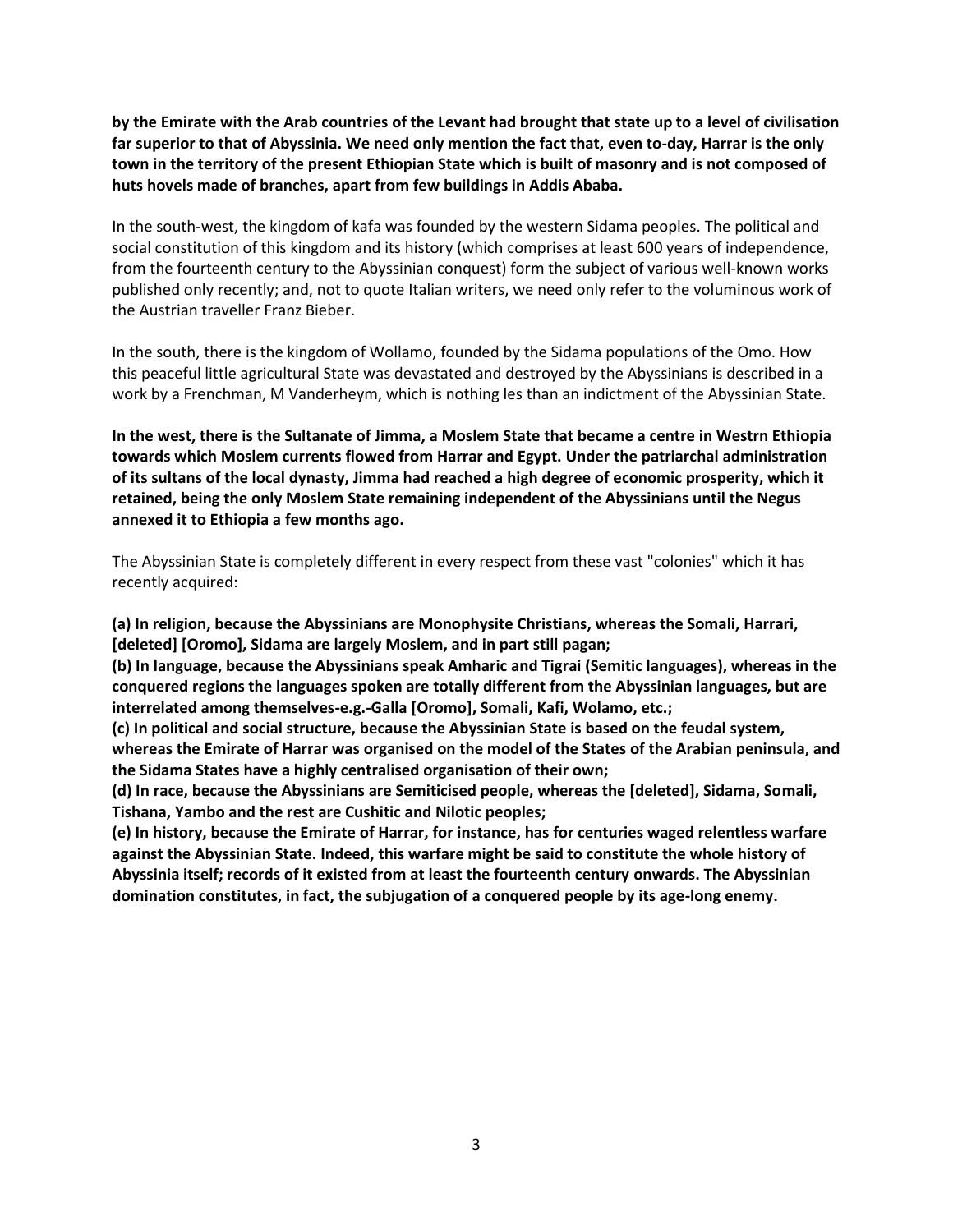#### DOMINATION OF THE NEGUS OVER NON-ABYSSINIAN POPULATIONS.

The Abyssinian domination in the conquered countries takes concrete form in the slave trade and the so-called gebbar system. The slave trade will be considered below. It should be pointed out here, however, that the slave trade is due not only to a desire for gain, but also to the idea, deep-rooted in the Abyssinians' mind, that their victories have left them absolute masters of populations which, in their eyes, are no more than human cattle.

This conception of the Abyssinians is confirmed b a typical incident narrated by Sir Arnold Hodson in his work Where the Lion Reigns (page 41): 'An old Abyssinian was shooting with the sight adjusted at more than a thousand metres. I said to the Dedjiajmatch [dejazmach] that the bullets might fall on the mountain and kill someone. He burst out laughing and said, "What does it matter if they do? There is nobody here but Shangalla [shankilla]"' (Shangalla is the name given by the Abyssinians to the Nilotic peoples).

The gebbar system is a form of slavery, and is regarded as such by European writers and travellers. In each of the countries conquered and annexed by Abyssinia, a body of Abyssinian troops is stationed, comprising the soldiers themselves and their families. The inhabitants of the conquered country are registered in families by the Abyssinian chiefs, and to every family of Abyssinians settled in the country there is assigned one or more families of the conquered as gebbar. The gebbar family is obliged to support the Abyssinian family; it gives that family its own lands, builds and maintains the huts in which it lives, cultivate the fields, grazes the cattle, and carries out every kind of work and performs all possible services for the Abyssinian family. All this is done without any remuneration, merely in token of the perpetual servitude resulting from the defeat sustained thirty years ago. It amounts to what Anglo-Indians are accustomed to call "the law of the jungle".

The gebbar can never obtain freedom from their chains, even by ransom. They must not leave the land assigned for their work, and, if they run away, they themselves are subject to the terrible punishment which are inflicted in Ethiopia, and to which we shall refer shortly, while their village is bound to supply the Abyssinians with another family to be reduced to the condition of gebbar, in place of the fugitive family.

As to the effects of slavery and the gebbar system, all who know the facts are agreed: the non-Abyssinian regions of Ethiopia are becoming a vast desert. Every Abyssinian chief sent to those parts finds it necessary on his arrival to provide himself with slaves and his soldiers' families with gebbar. And when he leaves the conquered countries to be transferred elsewhere, he takes away with him, and allow his soldiers to take away with them, the greatest possible number of slaves and gebbar to be employed at his new residence. This constant draining of the population of the subject territories is particularly terrible, because the slaves and gabbar are decimated, during the long journeys, by hunger, thirst and ill-treatment from their Abyssinian masters. We quote evidence from non-Italian sources. Sir Arnold Hodson (Seven Years in Southern Abyssinia, London, 1927, page 146) writes of Kafa: 'There has recently been a change of Governors in Kafa, and, as usual, the outgoing official was taking away as much as he could in goods and slaves'. … Thus the population of Kafa, which Cardinal Gugliemo Massaja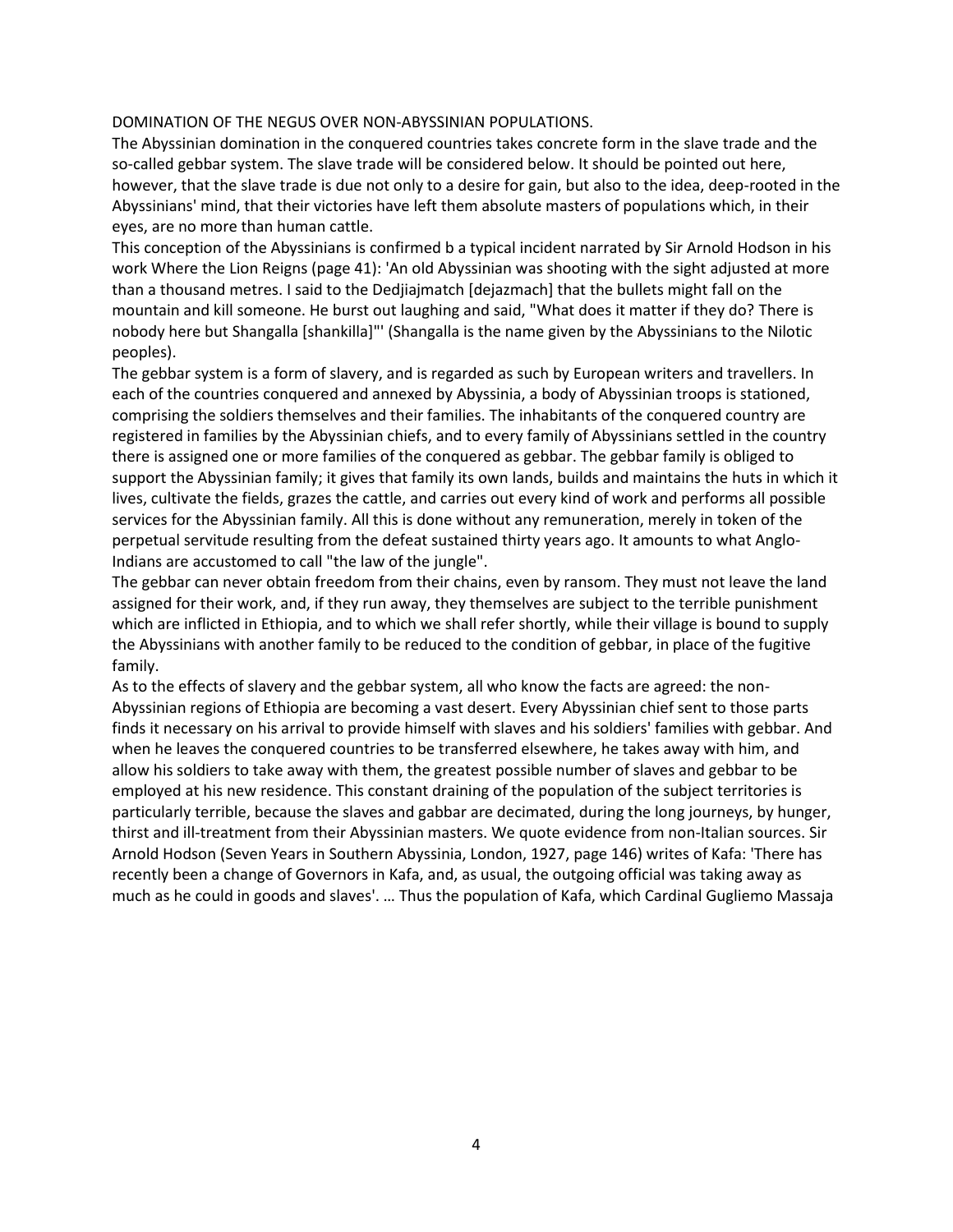estimated at a million and a half before the Abyssinian conquest, is now reduced to 20,000. Again, whereas Vittorio Bottego estimated the population of the Burji in 1895 at 200,000, there are now no more than 15,000 people in the region. And Sir Arnold Hodson, who was Consul at Gardulla, not far from Burji, writes as follows (Seven Years in Southern Abyssinia, page 102): 'Burji had been sadly devastated quite recently, and very few natives were left there. The responsibility for this rests with a former Governor of Sidamo, named Ato Finkabo, who appears to have carried on a very flourishing business in slaves from these parts. In fact, he became so enterprising that most of the natives who were left fled to Conso and Boran to escape falling into his clutches'. George Montandon calculates (Au pays des himirra, page 223) that the population of Ghimirra has declined in a few years from 110,000 to 10,000. The responsibility of the Addis Ababa Government for this incredible state of affairs in the non-Abyssinian areas of the south is particularly great, because it has compelled some of the more warlike non-Abyssinian peoples to arm themselves in defence of their lives and liberty; and theses foreign peoples, having acquired arms and ammunition, have in their turn become slave-raiders, preying upon the unarmed neighbouring tribes, and so have increased the destruction and the scourge of slavery. In conclusion we need only quote …Major M Darley, who has had a very long experience of Ethiopian affairs, and who wrote in 1926, three years after Abyssinia's entry into the League (Slaves and Ivory, page 34): 'Abyssinia should be the heart of North-East Africa, but all the veins or roads, which should supply the rest of the starving body with nourishment, are blocked by the Abyssinian policy, abysmal and suicidal, of depopulation, retrogression and racial extermination'.

**It will thus be seen that the Ethiopian State, administratively and politically disorganised as It is, carries the dire effects of its domination (slavery and gebbar) into vast regions of East Africa which were conquered by the arms of the Negus only a few years ago. It is surely in the interests of civilization that the Harrari, [deleted] [Oromo], Somali, Sidama, and other peoples which have for centuries formed separate national entities, should be removed from Abyssinian oppression. To effect an immediate settlement of this grave problem is, indeed, to act in conformity with the spirit of the covenant, which requires that colonisation should be carried out only by advanced States which are in a position to ensure the development and welfare of the native peoples...** 

The documents show:

(a) That Ethiopia recognises slavery as a legal condition;

(b) That raids for the capture of individuals for purposes of slavery are continuing on a large scale, especially in the southern and western regions of Ethiopia;

(c) That the slave trade is still practiced;

(d) that the Ethiopian Government participates directly in the slave trade by accepting slaves in payment of taxes and allowing detachments of regular troops to capture new slaves;

(e) That, in addition to slavery proper, there exists the institution known as "gebbar", to which the population of non-Ethiopian [sic] regions are subject, and which is a form of servitude akin to slavery;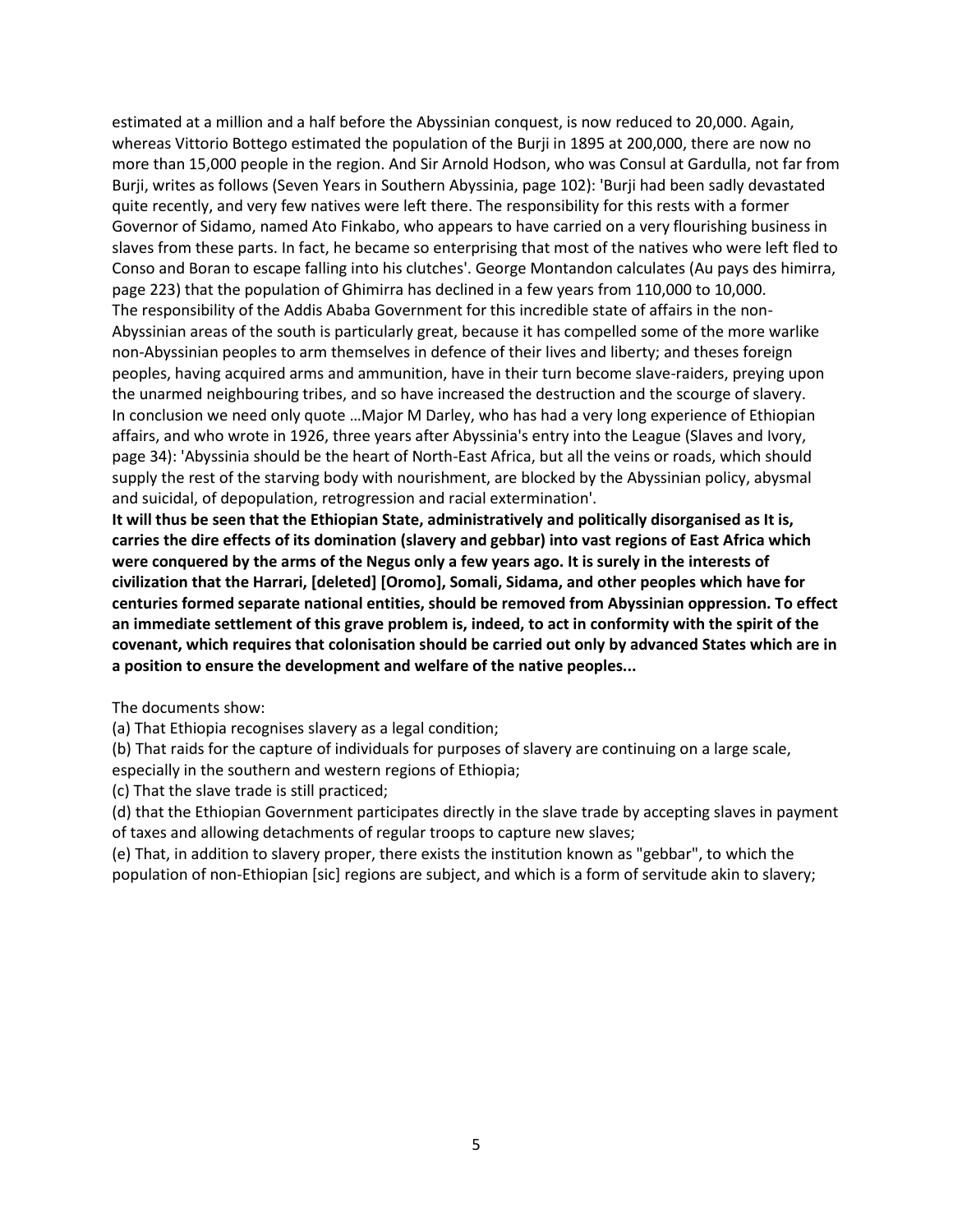(f) That the Ethiopian Government has taken no account of the recommendations made to it by the committee of Experts on slavery, more particularly as regards the abolition o the legal status of slave, as appears further from the report submitted to the League of Nations in May 1935…

By her conduct, Ethiopia has openly placed herself outside the covenant of the League and has rendered herself unworthy of the trust placed in her when she was admitted to membership. Italy, rising up against such an intolerable situation, is defending her security, her rights and her dignity. She is also defending the prestige and good name of the League of Nations."

----- End ----